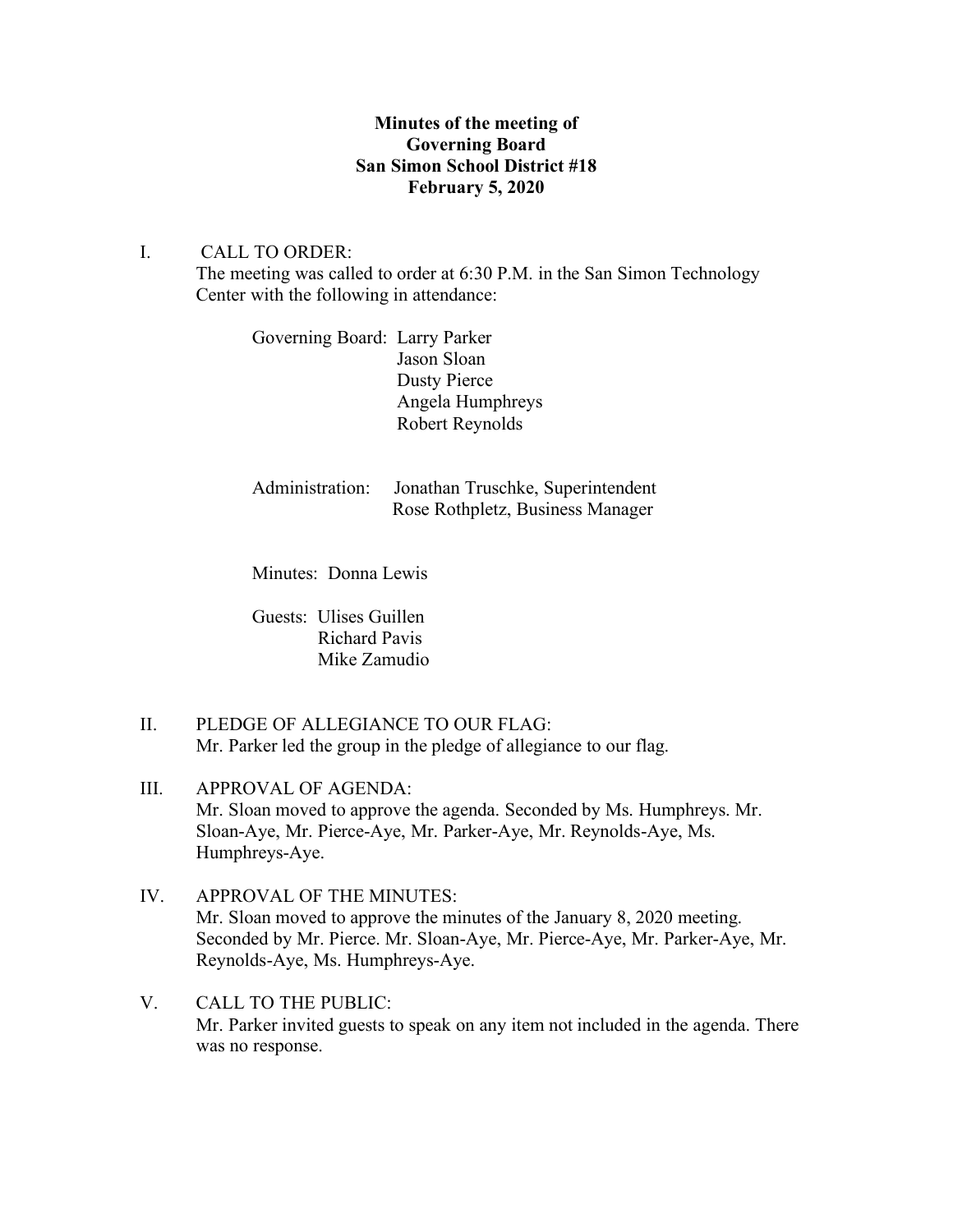## VI. REPORTS:

6a. Mr. Truschke reported on the FY21 master calendar. He sent a survey to the staff because of changes in required hours of instruction and will have the proposed options at the next board meeting. He had a discussion with some of the teachers on how improvements can be made to our school letter grade. They will have meetings and come up with ideas. Upcoming events include: No school on Presidents Day, JH basketball games and tournaments, Safety Field Day.

 Ulises Guillen and Richard Pavis presented the senior trip dates and itinerary to San Diego, California on March 26-29. They will visit Sea World and Boomers Amusement Park.

6b. Mrs. Rothpletz gave the monthly budget report. The Student Activities report included the deposits from the concession stand to the junior class and senior trip deposits. The sophomore class will be selling Valentine candy grams. There will be a budget revision in May. The auditors will be on campus February 24-26.

## VII. ACTION ITEMS:

- 7a. Mr. Pierce moved to approve allowing the county treasurer to invest monies and/or reinvest monies in the District's debt service fund in accordance with ARS 15-1025. Seconded by Mr. Sloan. Mr. Sloan-Aye, Mr. Pierce-Aye, Mr. Parker-Aye, Mr. Reynolds-Aye, Ms. Humphreys-Aye.
- 7b. Ms. Humphreys moved to approve Western Bank as sole bank for the school Auxiliary and Revolving funds in accordance with ARS 15-1126. Seconded by Mr. Reynolds. Mr. Sloan-Aye, Mr. Pierce-Aye, Mr. Parker-Aye, Mr. Reynolds-Aye, Ms. Humphreys-Aye.
- 7c. Mr. Pierce moved to increase the substitute base level pay \$10.00 per day. Seconded by Ms. Humphreys. Mr. Sloan-Aye, Mr. Pierce-Aye, Mr. Parker- Aye, Mr. Reynolds-Aye, Ms. Humphreys-Aye.
- 7d. Ms. Humphreys moved to approve the Class of 2020 Senior trip. Seconded by Mr. Reynolds. Mr. Sloan-Aye, Mr. Pierce-Aye, Mr. Parker-Aye, Mr. Reynolds-Aye, Ms. Humphreys-Aye.
- 7e. Ms. Humphreys moved to approve the agreement with Raptor LLC pending insurance information from the TRUST. Seconded by Mr. Sloan. Mr. Sloan-Aye, Mr. Pierce-Aye, Mr. Parker-Aye, Mr. Reynolds-Aye, Ms. Humphreys-Aye.